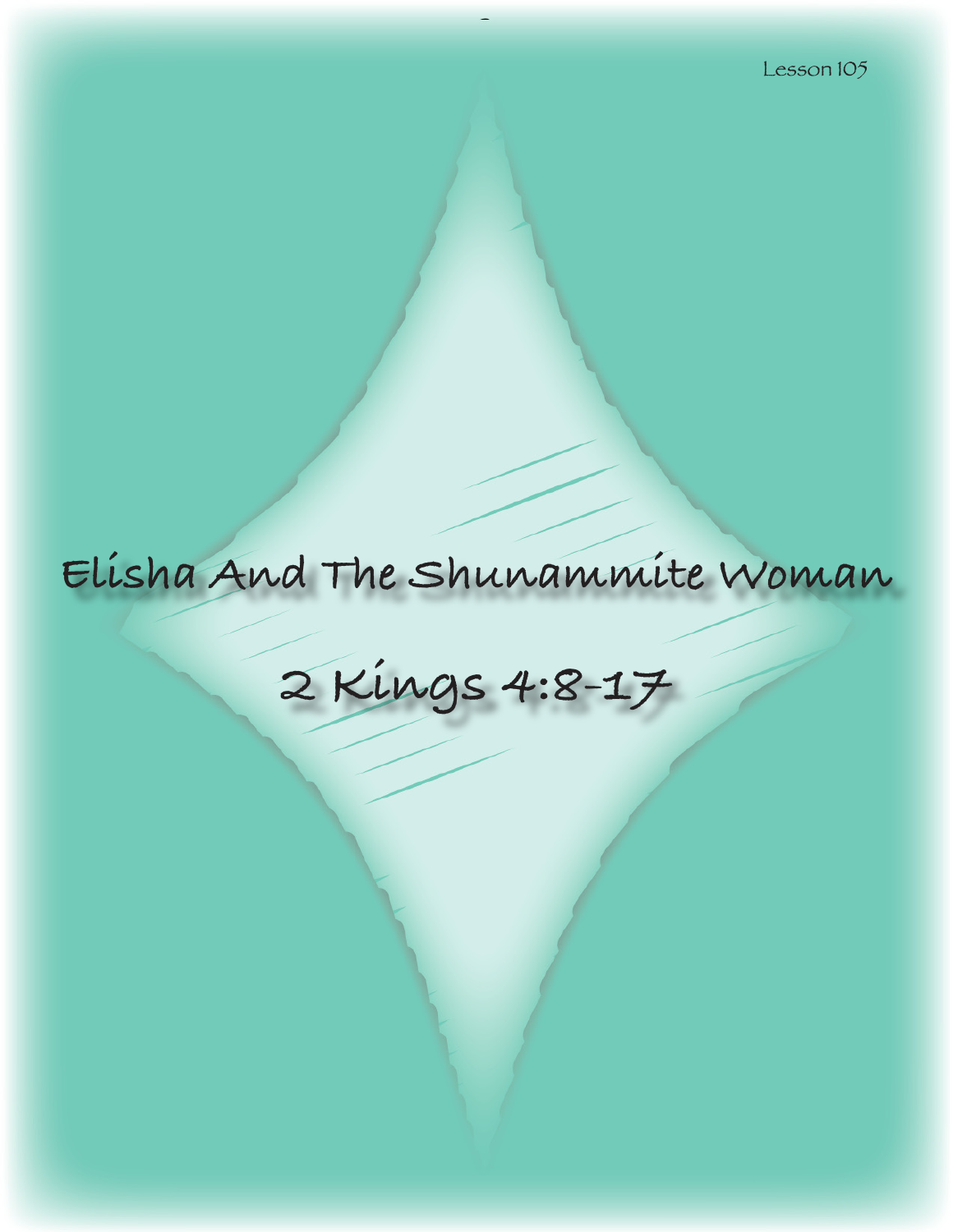# MEMORY VERSE

2 KINGS 4:9

"And she said to her husband, 'Look now, I know that this is a holy man of God, who passes by us regularly.'"

# WHAT YOU WILL NEED:

A dry erase board and dry erase marker (or chalkboard and chalk) and small prizes (pencils, erasers, stickers, etc.).

A sheet of 8 1/2" x 11" paper (or you could substitute a 9" x 12" piece of colored construction paper), scissors, markers, or crayons.

Several items from home that can be used to demonstrate hospitality, such as dishes, silverware and/or cups.

# ATTENTION GRABBER!

# Dry Erase Board Scrabble

Divide your class into two teams. Each team will pick a category for the game--characters in the New Testament, Old Testament events, foods, animals, Bible names, etc. For example, you could start with the word "Shunammite" from our today's lesson. Write the word on the board.

The first team will write their word on the board in scrabble style (either vertically or horizontally). The second team will then come up with a word in the same category that fits into the scrabble pattern. Continue the game until one team cannot come up with a word to fit into the pattern. You may want to award points for the length of words as well as the number of words in their pattern.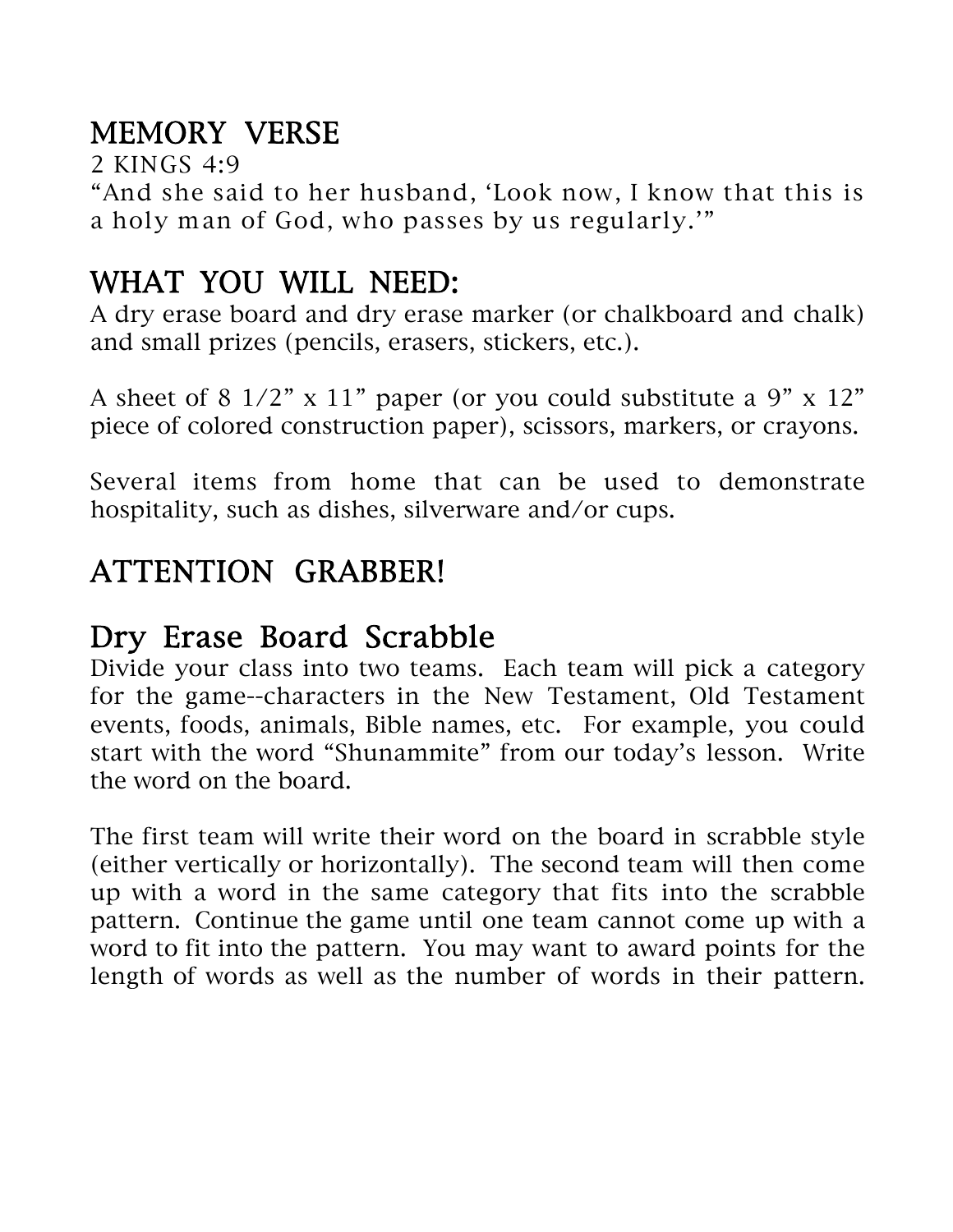## LESSON TIME!

One of the spiritual gifts listed in the New Testament is hospitality—a willingness to open one's home to others. As children of the Lord, we are required to be hospitable to others. Romans 12:13 tells us to be "distributing to the necessity of saints; given to hospitality."

Has your family ever had company stay over? If so, your family has demonstrated hospitality. As a Christian, however, it is more than just inviting friends in; it is serving and ministering to their needs and demonstrating the love of God to them. Whether we offer a meal or a place to stay, it is a privilege that we can give of our abundance to others.

In our lesson today, a Shunammite woman will show "hospitality" to the prophet Elisha. Elisha will show thankfulness. God loves hospitality and thankfulness.

2 KINGS 4:8 Now it happened one day that Elisha went to Shunem, where there was a notable woman, and she per suaded him to eat some food. So it was, as often as he passed by, he would turn in there to eat some food.

Shunem was a city that was between the cities of Samaria and Carmel, a road that Elisha often traveled. There, a wealthy woman persuaded Elisha to stop by her house, as often he passed by, to eat with her.

This woman desired to bless the prophet of God and would not take no for an answer—she was a great example of one who shows hospitality.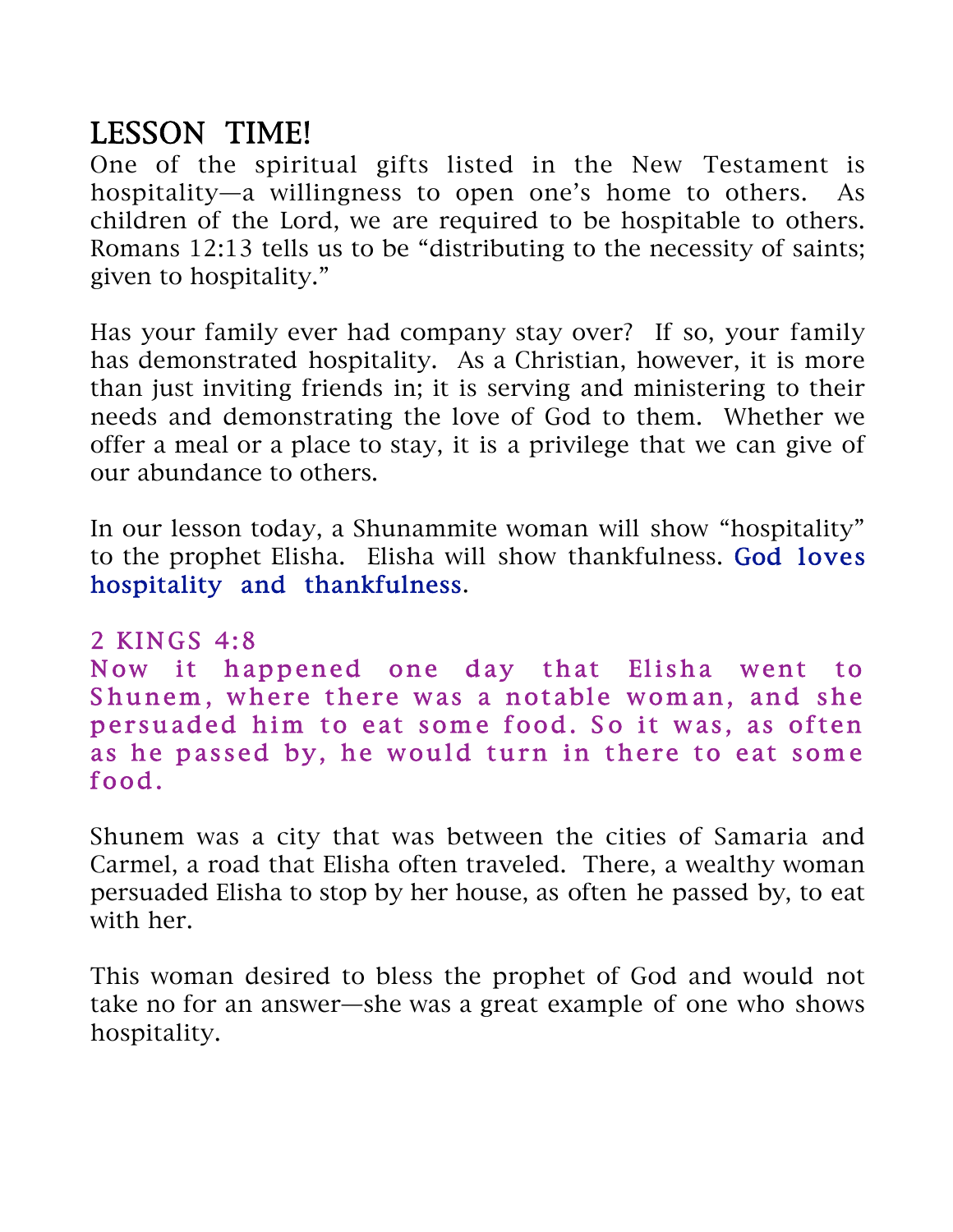2 KINGS 4:9-10 And she said to her husband, "Look now, I know that this is a holy man of God, who passes by us regularly.

"Please, let us make a small upper room on the wall; and let us put a bed for him there, and a table and a chair and a lampstand; so it will be, whenever he comes to us, he can turn in there."

Elisha's character was a reflection of the God he served. It would seem the woman could clearly identify him as a holy man of God by both his actions and the words he spoke. What does our speech tell others about our character; or even more importantly, what does our speech tell others about God? How do others see us? Do they see us as smart, funny, not caring, or in love with Jesus? It's a good opportunity for a heart check: how do others see me? or do others see Jesus in me?

The Shunammite woman talked to her husband and asked his permission to build a little room for Elisha. Instead of taking matters into her own hands, she sought her husband's consent to do this and his help in carrying it out. In Ephesians 5:22-23 we are told, "Wives submit yourselves unto your own husbands as unto the Lord. For the husband is the head of the wife, even as Christ is the head of the church; and he is savior of the body."

#### 2 KINGS 4:11-13

And it happened one day that he came there, and he turned in to the upper room and lay down there.

Then he said to Gehazi his servant, "Call this Shunam mite wom an." When he had called her, she stood before him.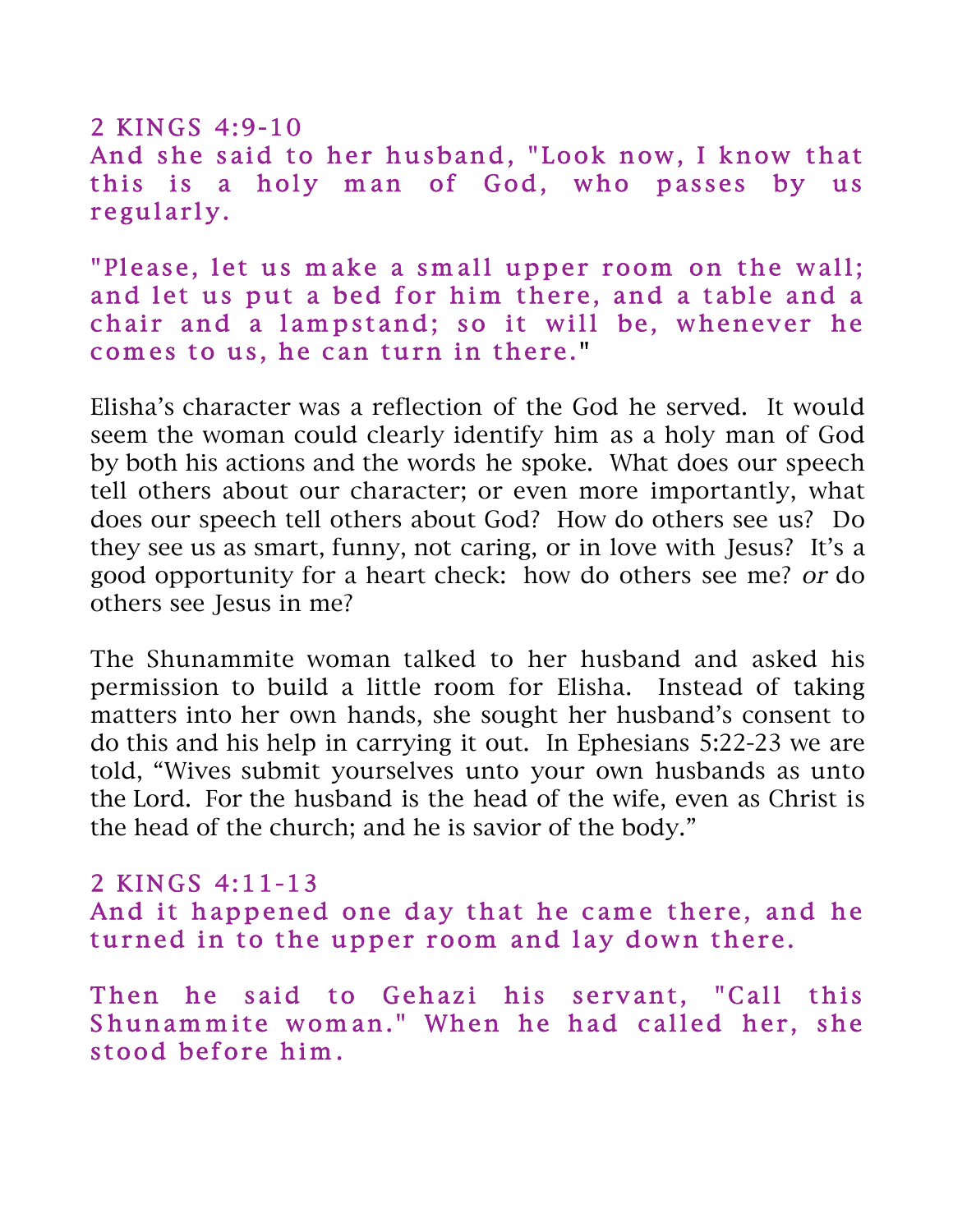And he said to him, "Say now to her, 'Look, you have been concerned for us with all this care. What can I do for you? Do you want me to speak on your behalf to the king or to the commander of the army?' "She answered, "I dwell among my own people."

With gratitude in his heart for this blessing, he in turn wanted to bless this gracious woman. He had Gehazi, his servant ask her what could be done for her in return for her kindness. He was even willing to speak to the king for her. (As a prophet, Elisha probably had a lot of influence with the king. Jehoram was king at this time and Elisha had been giving him direction and help.)

Elisha's example is one we should follow. God desires that we be thankful people. Remember thankfulness when you are shown hospitality or acts of kindness. We should let others know that we appreciate the ministry that they have done on our behalf. God loves hospitality and thankfulness.

The Shunammite woman responded to Elijah's kind offer, "I will dwell among mine own people." This woman was content with the place and position God had given to her, and did not desire any changes or improvement.

#### 2 KINGS 4:14-17 So he said, "What then is to be done for her?" And Gehazi answered, "Actually, she has no son, and her husband is old."

So he said, "Call her." When he had called her, she stood in the doorway.

Then he said, "About this time next year you shall embrace a son." And she said, "No, my lord. Man of God, do not lie to your maidservant!"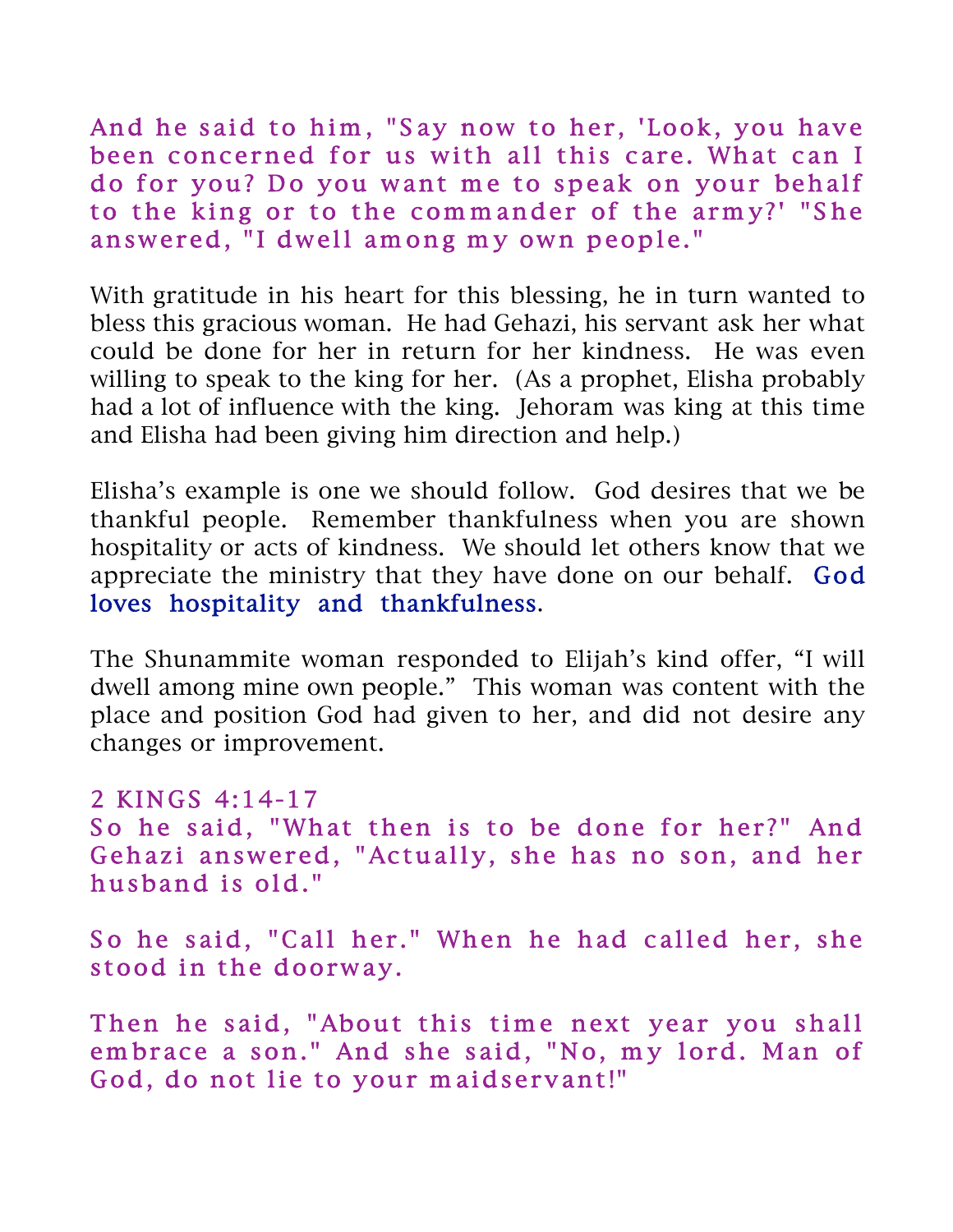#### But the woman conceived, and bore a son when the appointed time had come, of which Elisha had told her .

Elisha could not seek out a favor for her in the court of King Jehoram, but he could seek out a favor for her in the royal court of heaven. She and her husband would join with Abraham, Isaac, Manoah and Elkanah in the special blessing of a son they thought they would never have. Matthew 10:41 states: "He that receives a prophet in the name of a prophet shall receive a prophet's reward." This woman, having received a prophet in the name of a prophet, was well rewarded by the Lord. The Lord is good! He desires to bless those who love Him and follow Him. He loves to give us the desires of our hearts.

## Children Are A Gift!

The Shunammite woman received a special gift from the Lord. She received a child—a blessing she thought would never happen to her. That child was a special gift. As children, each one of you is a special gift from the Lord (Psalm 127:3-5).

In this craft you will be making a paper family. You will need a sheet of  $8 \frac{1}{2}$ " x  $11$ " paper (or you could substitute a  $9$ " x  $12$ " piece of colored construction paper). Fold the sheet in half, then in half again, again and one more time for a total of 4 times (thus folding the paper into eighths. Look for the edges. Start to draw the head on the fold, leave about 1/2" for arms and feet to hold one another. It is important to line up the center part of the body on the fold of the paper. The hands and feet will go on the edge that has the "ends" of the paper.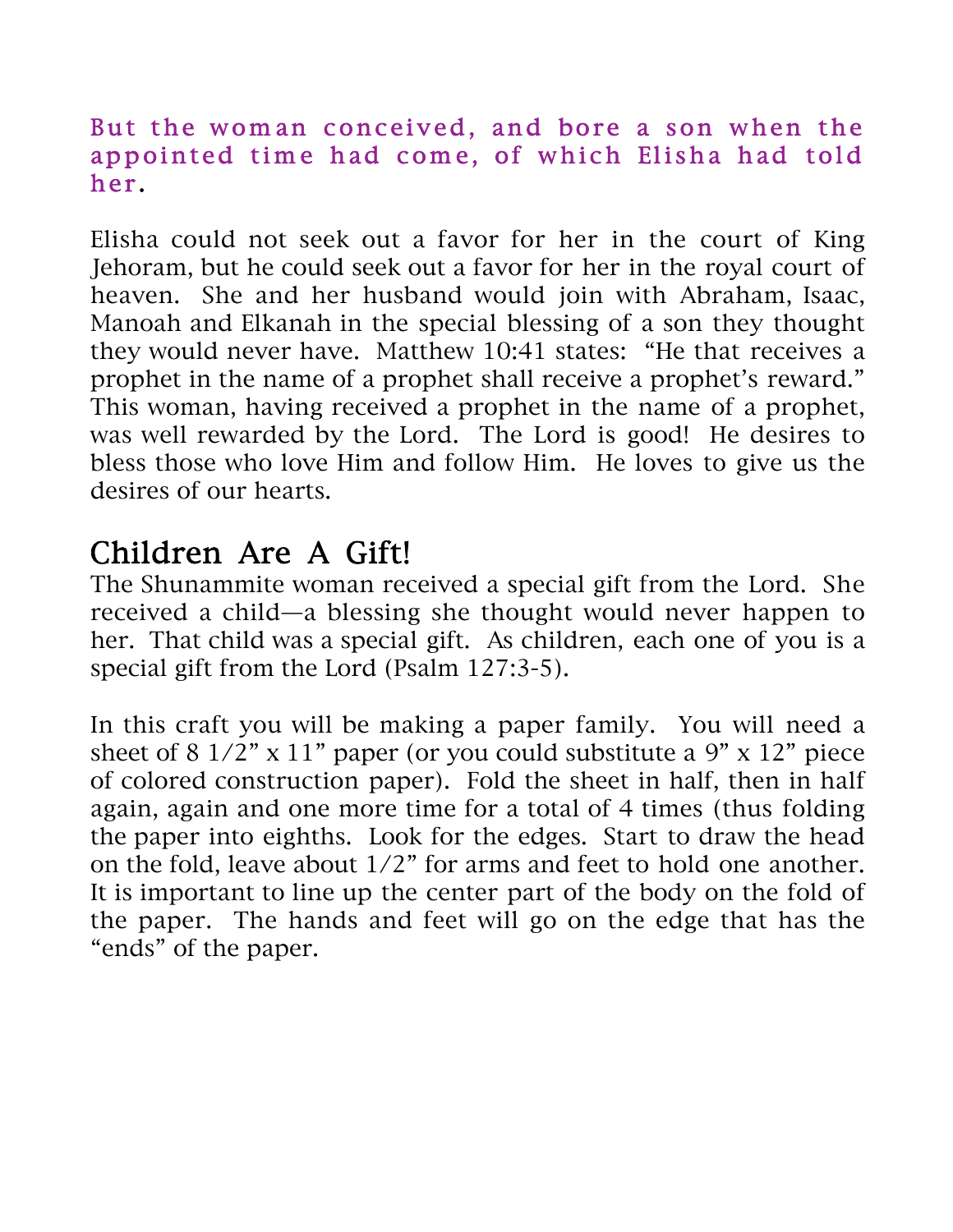When you are finished with drawing, cut around the edges and then open up. This should make 4 figures that are attached at the arms and feet. Next, the children can decorate their family with markers or crayons. For younger children you will need to help them draw the outline and fold.

God was faithful to do all He had promised the Shunammite woman through the prophet Elisha. "God built up her house, in reward of her kindness in building the prophet a chamber" (Matthew Henry). We may well imagine what joy this brought to the family.

Let us learn from this woman's example of hospitality. Do you remember Galatians 6:10 from last week? "Therefore, as we have opportunity, let us do good to all, especially to those who are of the household of faith." Ask God to open your heart to whomever He would have you serve and bless. You will be blessed! God loves hospitality and thankfulness.

# Practice Your Hospitality

Bring to class some dishes, silverware, glasses or other items that might be used to display hospitality. Divide the class into two teams. One team will be the servants, and the other team will be the recipients. Have the servants serve the recipients and be hospitable towards them. They can act out what it might be like to have them over for dinner and what kinds of things they would do to show hospitality.

After a short time, switch roles. Ask the children which team they thought were the best servants. Perhaps you can award a small prize. Gather the children together and review the story. Help the children to apply the story to their own lives and discover ways that they can be hospitable and bless the body of Christ.